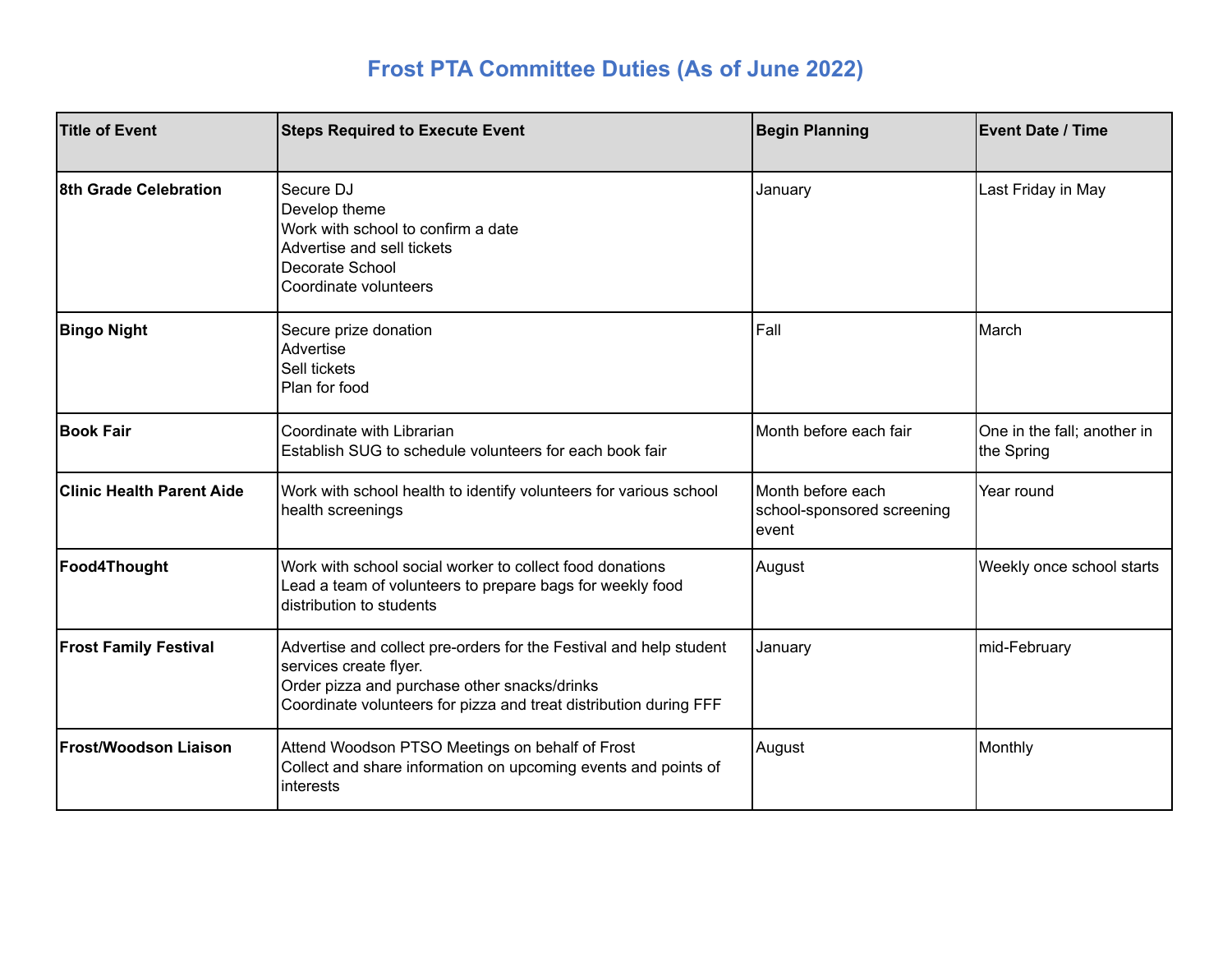| <b>Title of Event</b>                             | <b>Steps Required to Execute Event</b>                                                                                                                                                                                                                                                                                                                                                                                                                                                                          | <b>Begin Planning</b>                            | <b>Event Date / Time</b>                                                               |
|---------------------------------------------------|-----------------------------------------------------------------------------------------------------------------------------------------------------------------------------------------------------------------------------------------------------------------------------------------------------------------------------------------------------------------------------------------------------------------------------------------------------------------------------------------------------------------|--------------------------------------------------|----------------------------------------------------------------------------------------|
| Membership (see also<br><b>Student Directory)</b> | Collect new PTA memberships<br>Report on membership numbers to VA PTA<br>Work with Directory coordinator to create and distribute directory<br>(whether print or online)                                                                                                                                                                                                                                                                                                                                        | August                                           | Really busy from August -<br>October.                                                  |
| News You Choose: PTA                              | Collect weekly announcements for PTA Newsletter<br>Share announcements with Frost Secretary for e-distribution                                                                                                                                                                                                                                                                                                                                                                                                  | August                                           | Weekly                                                                                 |
| <b>PTA Grants (VP)</b>                            | Manage Fall and Spring Teacher and Staff Grant Program<br>Create Applications, Staff Letter and deadlines<br>Coordinate distribution of information to staff w/ Frost secretary<br>Collect applications keeping track of requests vs. budget<br>Meet with Principal to identify which applications to present to<br>membership<br>Present to PTA membership for approval<br>Follow-up with applicants about process to fulfill request and<br>reimbursement<br>Coordinate reimbursement requests with Treasurer | September and January                            | September - December<br>January - May<br>Follow-up throughout the<br>year              |
| <b>Read-A-Thon</b>                                | Develop plan and incentives<br>Coordinate with School Secretary and Reading teachers<br>Promote event to families<br>Develop forms for students to keep track of reading logs<br>Follow-up with top readers                                                                                                                                                                                                                                                                                                     | 2-months prior to determined<br>Read-A-Thon Date | February                                                                               |
| <b>Reflections</b>                                | Follow guidelines and deadlines from VA PTA Reflections Program<br>Promote this multi-medium contest with families and students<br>Process entries; notify winners                                                                                                                                                                                                                                                                                                                                              | September                                        | Reflections deadline<br>usually October<br>Coordinator is involved<br>through November |
| <b>Restaurant/Food Truck</b><br><b>Nights</b>     | Schedule monthly Restaurant Nights, where proceeds contribute to<br>PTA fundraising efforts<br>Contact restaurants interested in hosting<br><b>Advertise to Frost Families</b><br>Coordinate check payment from Restaurant                                                                                                                                                                                                                                                                                      | September - May                                  | Monthly or as determined                                                               |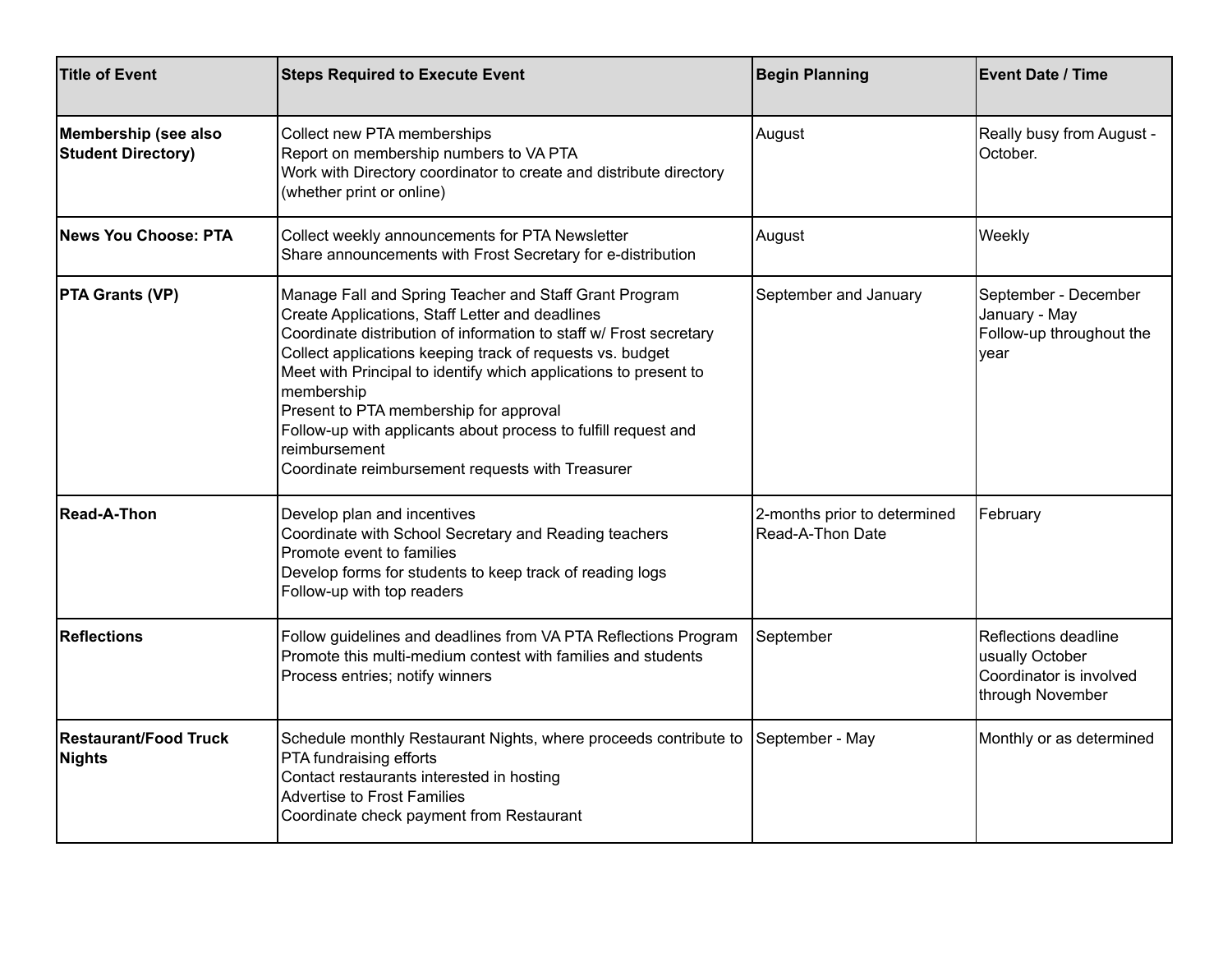| Title of Event                                    | <b>Steps Required to Execute Event</b>                                                                                                                                                                                                                                                                                                                                 | <b>Begin Planning</b>                        | <b>Event Date / Time</b>                                        |
|---------------------------------------------------|------------------------------------------------------------------------------------------------------------------------------------------------------------------------------------------------------------------------------------------------------------------------------------------------------------------------------------------------------------------------|----------------------------------------------|-----------------------------------------------------------------|
| <b>School Board Liaison</b>                       | <b>Attend School Board Meetings</b><br>Provide brief report at PTA Meetings                                                                                                                                                                                                                                                                                            |                                              | Throughout year as School<br>Board meetings are<br>scheduled    |
| <b>Skate Nights</b>                               | Schedules/promotes two or three ice skating events at Fairfax Ice.                                                                                                                                                                                                                                                                                                     | September                                    |                                                                 |
| <b>Special Education Liaison</b>                  | Coordinate with Frost Special Ed Dept Chair<br>Answer any questions<br>Coordinate lectures as needed                                                                                                                                                                                                                                                                   |                                              |                                                                 |
| <b>Spirit Wear Coordinator</b>                    | Work with printer for design<br>Identify items to offer for sale<br>Get approval from PTA President & Board<br>Develop flyers and advertise to families<br>Collect and process orders<br>Attend in person sales opportunities and coordinate volunteers<br>throughout the year at events, during lunch, etc.<br>Manage online Spiritwear (Squadlocker) stock and sales | Physical items order as soon<br>as necessary | Year-long                                                       |
| <b>Staff Appreciation /</b><br><b>Hospitality</b> | Develop year-long hospitality plan<br>Send emails / SUG for food/drink/monetary donations/volunteers<br>Coordinate Back to School, Staff Appreciation Week activities                                                                                                                                                                                                  | mid-August                                   | Various activities<br>throughout the year,<br>depending on plan |